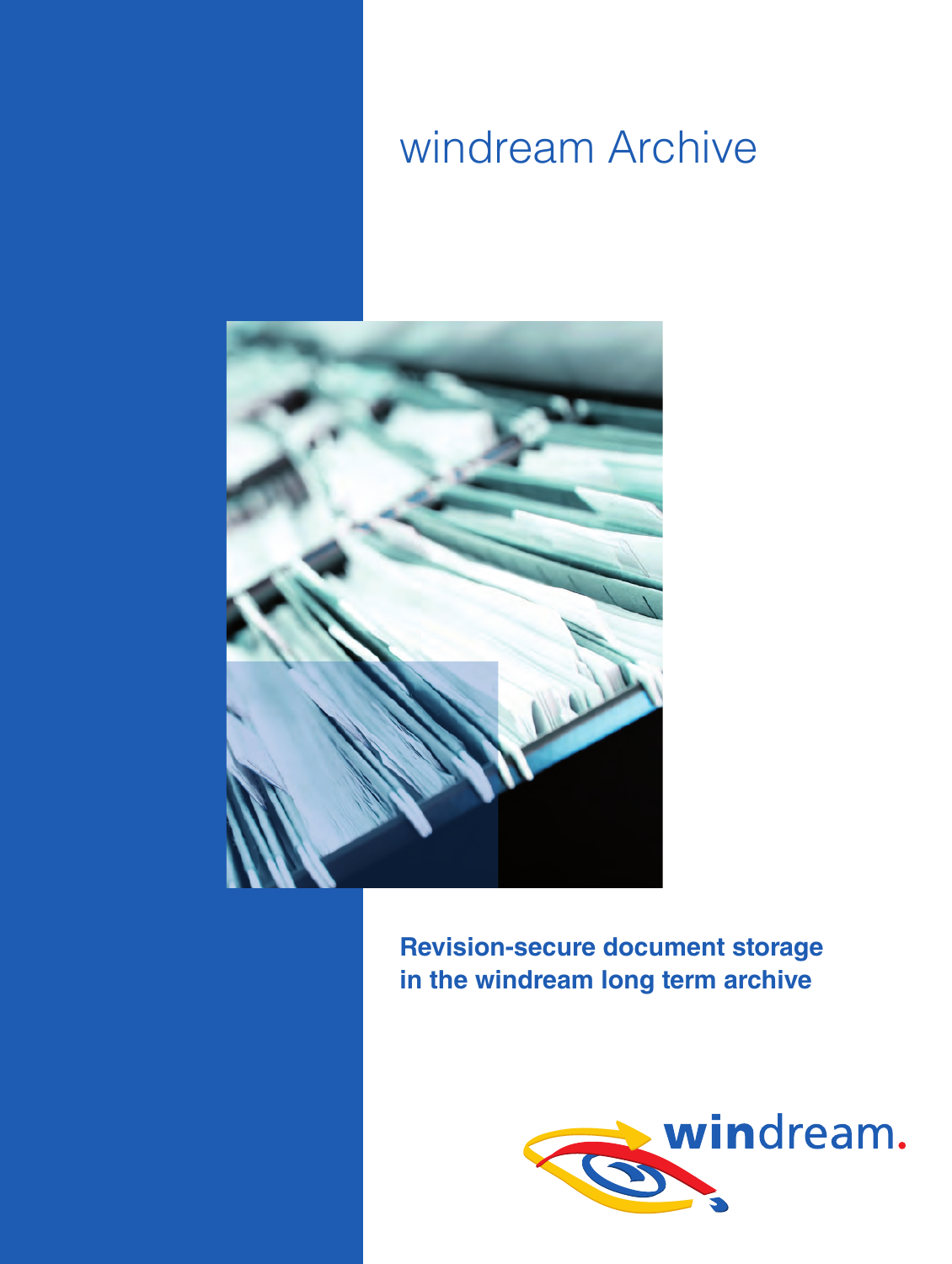## Revision-secure document storage in the windream long term archive

**The effective archiving of quickly growing amount of data will have an increasing influence on an efficient business process management in companies. According to calculations of internationally renowned analysts, especially the e-mail communication has hugely increased during the last years. Information contained in mail traffic and all associated documents must be archived securely and must be retrievable any time, especially if they are relevant according to the new legal regulations.**

> Thus, e.g. e-mails must generally be stored for six years, electronic invoices must even be archived for at least ten years. It is not only because of this that powerful systems for digital archiving are strongly requested.



**Why long term archiving?** Since the legal requirements concerning electronic document storage have been described for example in the German basic directives on data access or in the regulations concerning electronic accounting, the topic of "electronic long term archiving" has been focused with increasing interest.

However, the fulfilment of legal regulations is not alone a decisive argument in favor of electronic archives. Further important and also technical arguments are to be quoted which favor a rigid liquidation of traditional archives based on paper documents, e.g.:

- Much quicker information retrieval and fast access to documents;
- Less space required though data amount is still growing steadily;
- Convenient outsourcing of documents on media with large storage volumes;
- Maximum data security with modern archiving and backup technologies.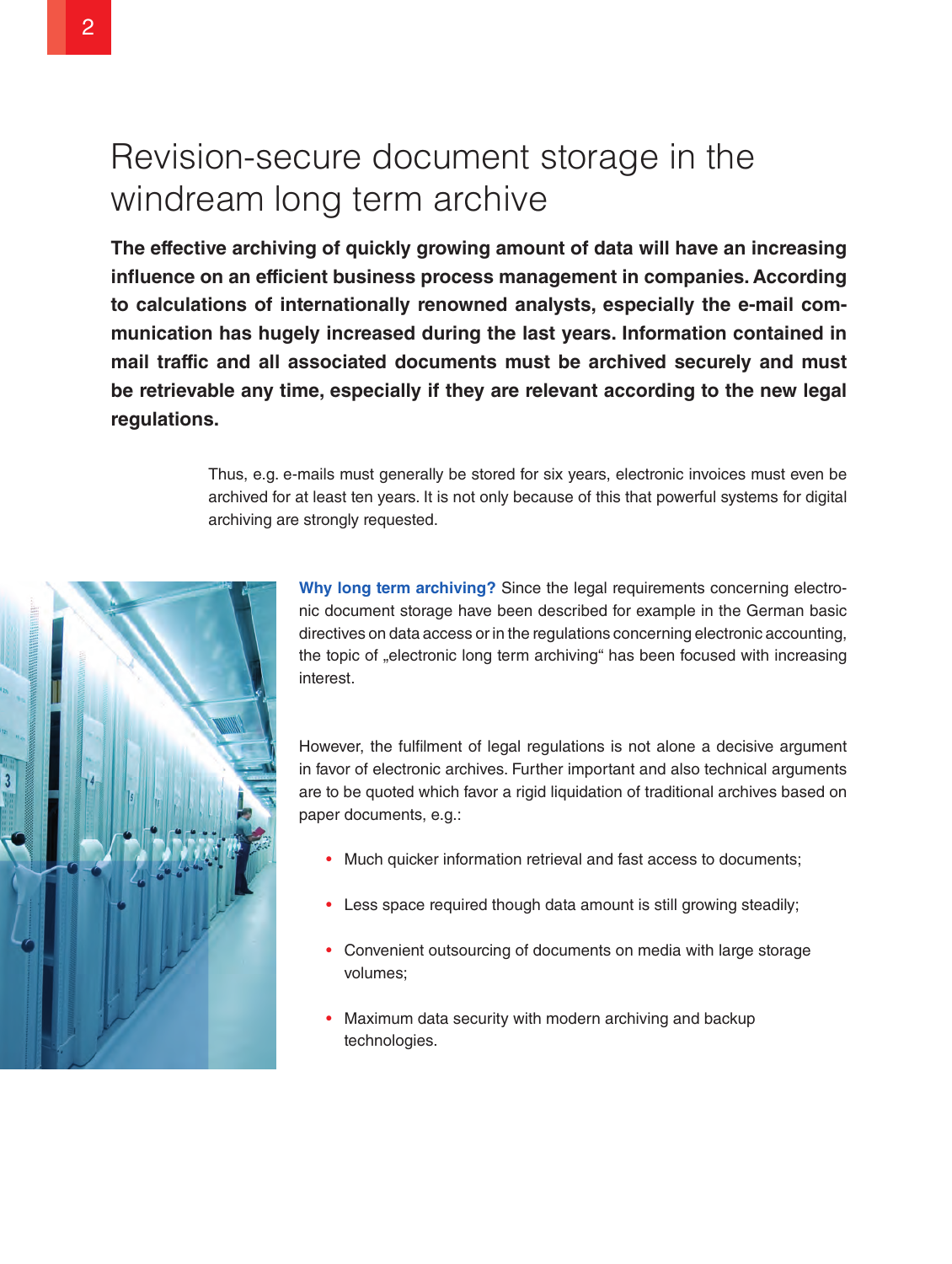**Why windream?** Of course, the windream long term archive completely fulfills the requirements already mentioned. Except general advantages, the software also differs from most other available systems in further features. A nearly unlimited storage capacity and the close connection to the windream enterprise content management system are only somes aspects amongst many others.

**Separate or integrated.** The windream archive can be used separately as a standalone archiving solution, or in combination with the windream ECM-system. Further on, it cooperates with most different hardware storage technologies and device like for example jukeboxes, single drives and hard disk systems. Independent of the question what specific archiving strategies and what hardware systems companies prefer: the usability of the enterprise content management system windream is universal.

**Interfaces and technologies.** The archive supports SCSI, USB, IDE and IEEE 1394 (Firewire or iLink) as hardware interfaces. No matter whether devices with Blu-Ray technology like UDO and PDD drives, RAID-systems in HDD interconnections, jukeboxes with optical media, NAS, SAN, iSCSI, EMC Centera or IBM onDemand are used – windream archive users are always free to decide what subsystem suits best. And with the windream administration application, authorised system administrators can connect each storage system quickly to the ECM-system.

**Parallel archiving.** Even a parallel archiving of documents in different archiving systems is supported. windream even cooperates with complex, heterogenious storage environments.

#### **Performance features:**

- $\bullet$  Compliance with legal regulations for electronic archiving
- $\bullet$  ECM-system and long term archive as separate or integrated systems
- **•** Supports most modern storage technologies
- **•** Parallel archiving in heterogenious hardware subsystems
- $\bullet$  Integrated lifecycle management for documents stored in the archive
- $\bullet$  Easy archive system administration
- $\bullet$  Automatic media copies
- **Automatic data replication**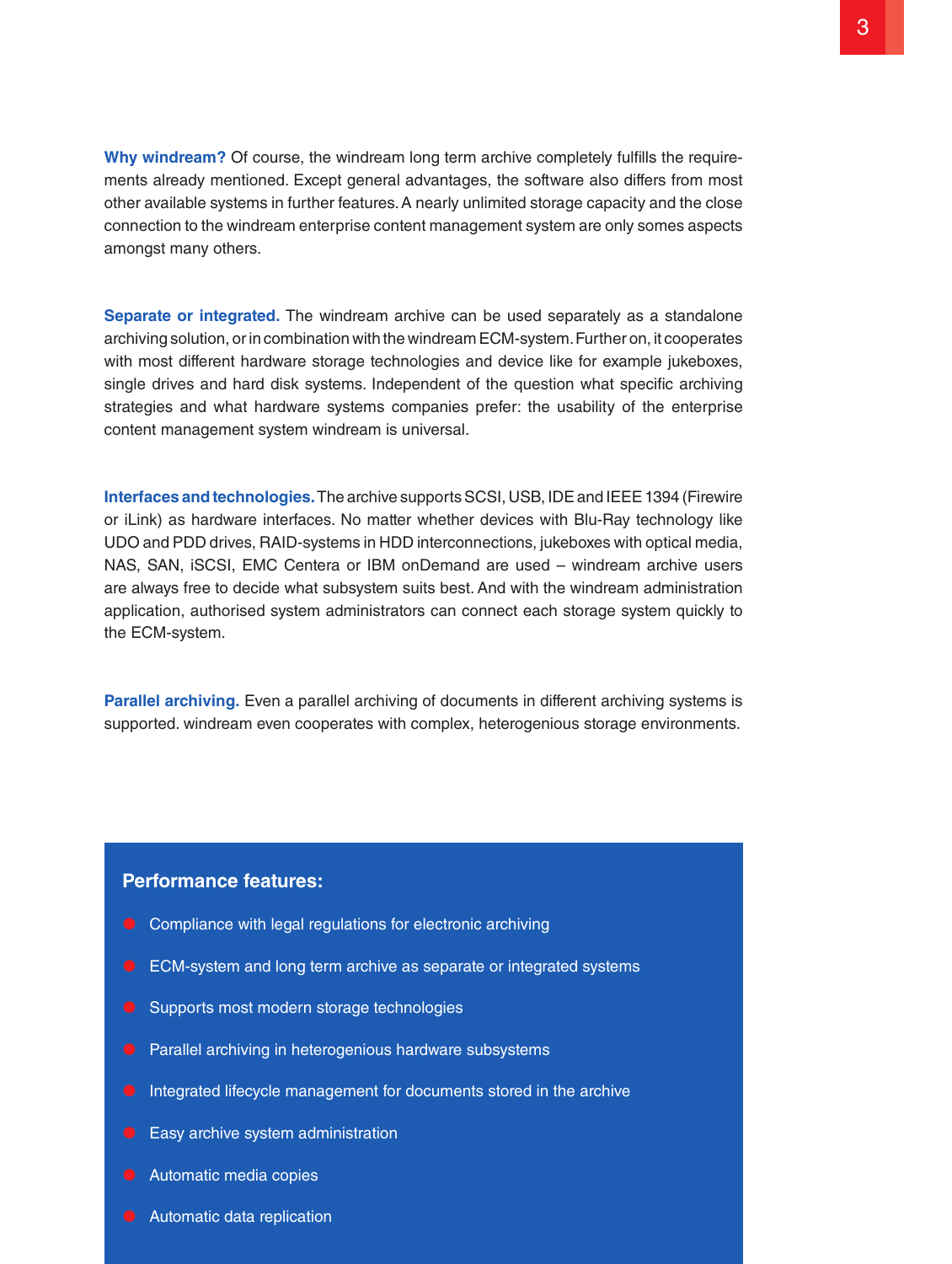**Document Lifecycle Management with the windream lifecycle administration tool.** A module for lifecycle administration integrated in windream allows users to determine and to automise the lifecycle of documents according to individual rules. These rules determine the development of a document from its first creation until its final deletion from the archive. The cycle determines how long a document can be edited, when it shall be archived, how long it shall be archived and when it shall be removed from the system.

The lifecycle data of a document can be viewed via the properties window in the Windows Explorer and can also be changed there. Additionally, a manual or immediate archiving process can be initiated via a command from the Explorer context menu.

**Seamless interaction.** In connection with the windream archiving software, the ECM-system can be extended to a complete solution consisting of integrated enterprise content management and real long term archive. Although the system can be used with optional jukebox



or single drive implementation as well as with other complex hardware constellations, the archiving functions can even be used without external storage devices. This means that documents can e.g. also be stored in a determined archive sector on an internal hard disk.

The seamless integration of the long term archive into the windream ECMsystem guarantees an ideal interaction of both software systems. A decisive advantage for users: the view on documents in the ECM-system and in the archive is always transparent and integrative. Archived information can be viewed conveniently via the Windows Explorer any time.

**Long term archiving with simple configuration.** The archive server provides a separate administration interface which is independent of the ECM-system. The archive can be administered and configured conveniently via the windream ObjectStore Management Console (WOMC). The WOMC has been integrated as a snap-in module of the Microsoft Management Console. System administrators can even administer several archives simultaneously with the WOMC.

**E-mail notification and automatic hardware detection.** The archive software allows users to send e-mail notifications automatically, e.g. if storage media in a jukebox must be replaced. The implementation of storage devices is enormously simplified by the archive's new automatic hardware detection function under Windows.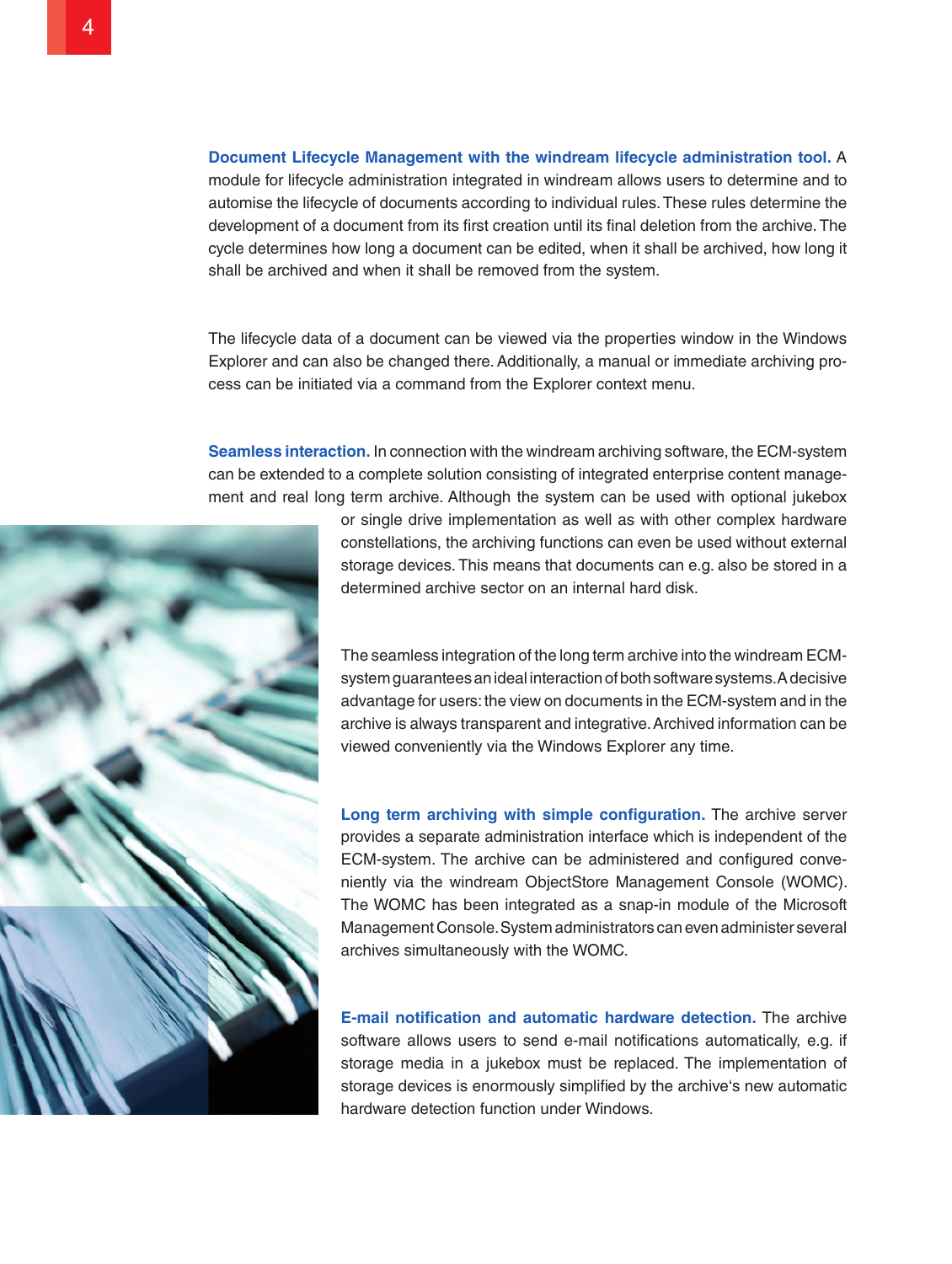**Data compression.** Data can be stored in compressed format and sent to a Client computer. In this context, the compression process can be executed on the archive server and on a Client computer as well.

**SSL-encryption.** When using insecure channels like e.g. a data transfer via internet, the windream archive will encrypt data according to the SSL-method. Additionally, any document is stored in a transaction secure way.

**Checksums and digital signatures.** The checksums which are saved in the archive with the documents, ensure the completeness and the integrity of the documents. Further options to prove the completeness of archive and documents is to use digital timestamps. In this context, checksums of journal files are equipped with a digital timestamp. A succesful check of data, volumes or of the complete archive on integrity is indicated by a certificate which proves the authenticity. A deletion or an unauthorized data modification will be indicated by this method, too.